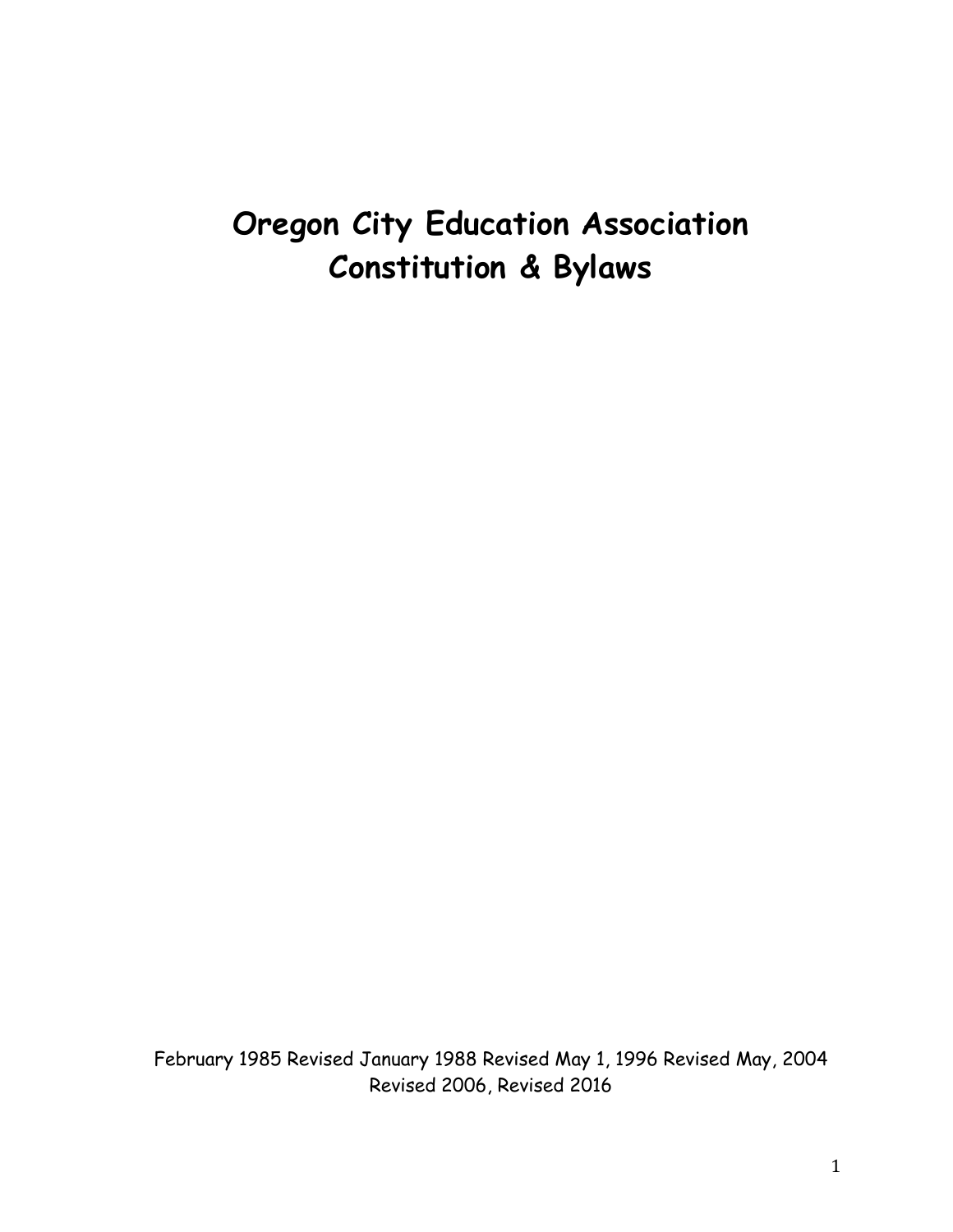# Constitution **ARTICLE 1 – NAME, AFFILIATION AND PURPOSE**

- Section 1: The name of this organization shall be the Oregon City Education Association, herein after referred to as the Association.
- Section 2: The Association shall affiliate with the Oregon Education Association and the National Education Association.
- Section 3: The purpose of the organization shall be to represent its members in collective bargaining, serve as the local voice for education, promote professional excellence among educators, gain recognition of the basic importance of the teacher in the learning process, protect the rights of the educators and advance their interests and welfare, secure professional autonomy, unite educators for effective citizenship, promote and protect human and civil rights, involve as many members as possible in the operation of the Association and to otherwise act for the common good of the members.

#### **ARTICLE II – MEMBERSHIPS**

- Section 1: Certified personnel of the Oregon City School District shall become members upon payment of the unified dues of the Association, theOregon Education Association and the National Education Association.
	- A. Active membership shall be continuous from September 1 to August 31 of each school year or until the member leaves the school system, resigns from the Association, or fails to pay membership dues. A member on unpaid leave of absence remains an Association member, but pays no dues untilreinstated to service.
	- B. Associate membership of the OEA/NEA is eligible to join theAssociation upon payment of dues as defined in paragraph (A) above.
- Section 2: No member of the Association may be censured, suspended orexpelled without a due process hearing.
- Section 3: Fair share contributors shall have the same rights and privileges asactive members except:
	- A. The right to vote on OCEA matters;
	- B. The right to hold office in OCEA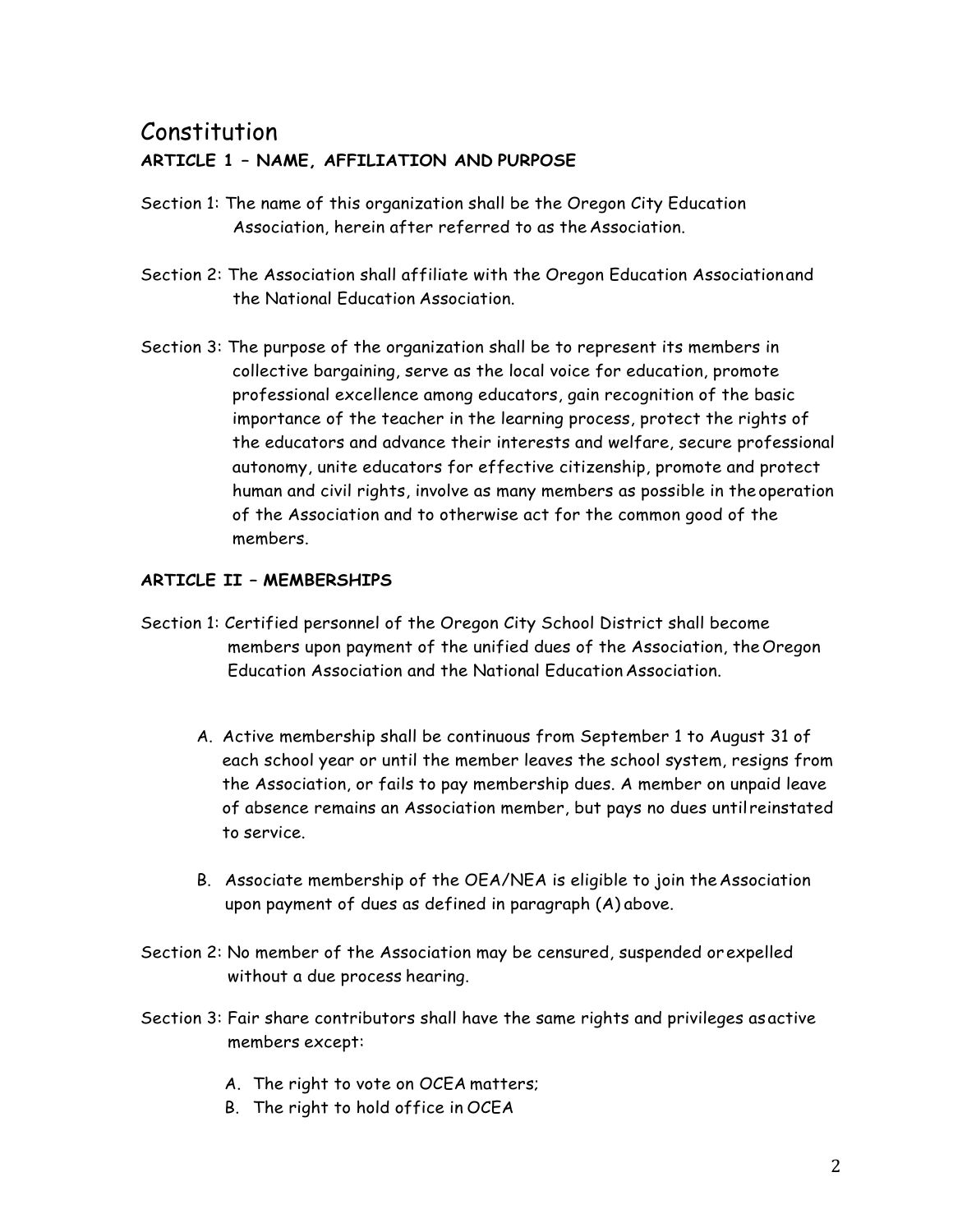- C. The right to serve as a delegate representing members of OCEA;
- D May also be excluded from certain rights and privileges of active OEA and NEA members based upon the policies or bylaws of those organizations.

#### **ARTICLE III – EXECUTIVE OFFICERS, BOARDS AND COUNCILS**

- Section 1: The Executive Board officers of this organization shall be president, immediate past president, vice president, secretary and treasurer
- Section 2: There shall be an Executive Council which will consist of the Executive Board officers with executive powers of voting and the following nonvoting members: negotiations chairperson; membership chairperson, political action chairperson; insurance chairperson; communication chairperson; social chairperson(s) and contract maintenance chairpersons; who shall be appointed by the Executive Board.
- Section 3: There shall be a representative body with full governing powers to be known as the Oregon City Education Association Council of Faculty Representatives (herein referred to as the OCEA Council) which shall consist of: one representative from each elementary school; one representative for district specialists; two representatives for eachmiddle school and four representatives from the high school, all elected by their respective faculties (ratio 1 to 10, additional representatives added when you get to half the ratio).
- Section 4: All members of the Executive Board, standing and special committees and OCEA Council must be members of the Association in good standing at the time of their election or appointment.

# **ARTICLE IV – COMMITTEES (APPOINTED, ELECTED AND SPECIAL)**

- Section 1: The elected standing committee shall be the OEA Representative Assembly. The membership shall elect the delegates to the OEARepresentative Assembly.
- Section 2: The appointed standing committees shall be Negotiations, Contract Maintenance, Political Action and Professional Development Fund.
	- A. There shall be three teacher representatives appointed to the Professional Development Fund committee.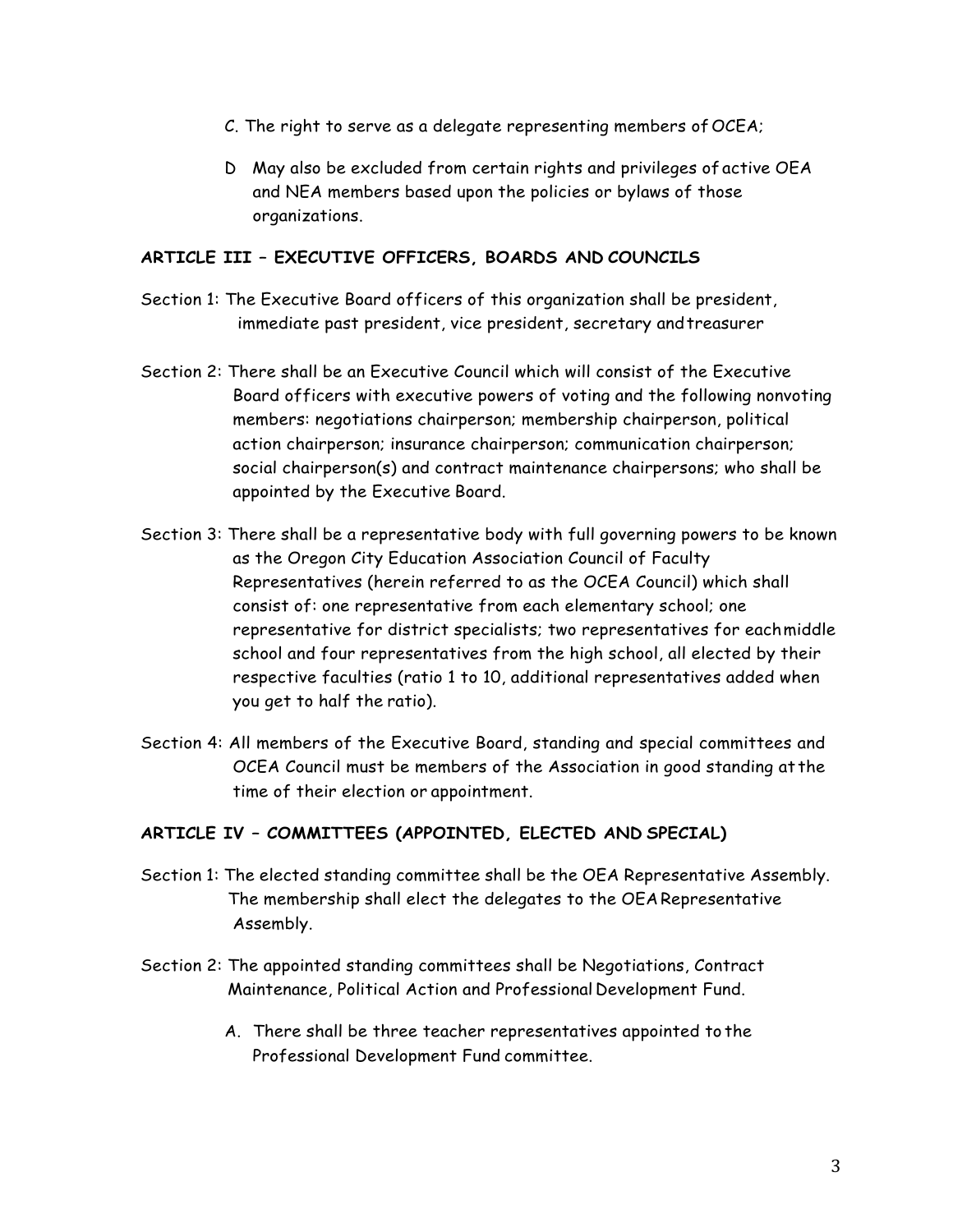B. Every attempt will be made to have a balance representation fromthe elementary schools, the middle schools and the high schools.

Section 3: The Executive Board may appoint special committees according toneed.

# **ARTICLE V – AMENDMENT OF CONSTITUTION**

Section 1: This Constitution may be amended by completing the following steps:

- A. Introducing an amendment at any meeting of the OCEA Council of Faculty Representatives. Action of proposed amendment will take place by this Council within the next two regular meetings;
- B. Approval of the amendment by majority vote of above Councilmembers present (A);

# **BYLAWS**

# **ARTICLE I – DUES**

- Section 1: Dues and assessments for Active and Association members for OEA/NEA shall be specified in the By-laws of the OEA/NEA.
- Section 2: Association dues and assessments shall be established by the OCEACouncil and adopted annually as part of the Association Program Budget. Any change in dues structure shall be referred to the general membership and approved by majority vote of the general membership.
- Section 3: Association dues and assessments for part-time teachers, those teaching less than a full year, those on leave, or Associate Members, shall be determined in the same manner as OEA/NEA dues for the samestatus.
- Section 4: Collection of Fair Share funds shall be in accordance with any such provision in any current collective bargaining agreement between the Association and the School District. Fair Share so collected shall be prorated in the same manner as membership dues.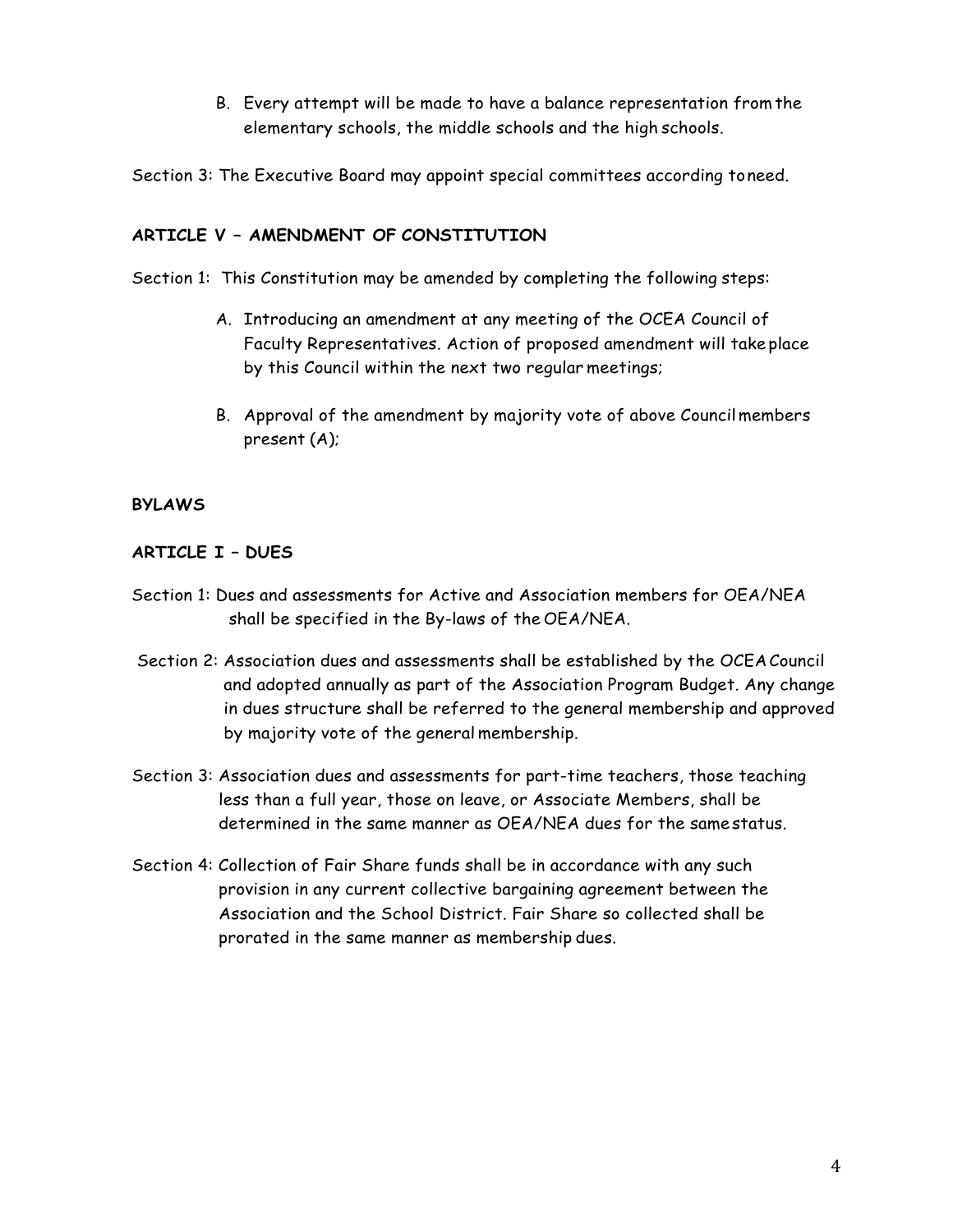#### **ARTICLE II – ASSOCIATION MEETING**

- Section 1: Meetings of the Association shall be held during the school year in accordance with the chartering requirements of the OEA/NEA. The time shall be set by the president with the approval of a majority of theOCEA Council.
- Section 2: Special meetings shall be held at the call of the president, or thepresident shall call a special meeting for a specific purpose upon the written request of ten members.
- Section 3: All meetings of the OCEA Council shall be open meetings and may be attended by any member of the Association or fair share member in good standing. Association members or fair share members may address the Council subject to the approval of the presiding chair.

# **ARTICLE III – QUORUM**

Section 1: A quorum for all OCEA Council meetings shall consist of a majority of OCEA Council members.

# **ARTICLE IV – DUTIES OF THE OFFICERS & BUILDING REPRESENTATIVES**

Section 1: The President shall:

- A Attend, conduct and vote, when necessary, at all Executive Board andall OCEA Executive Council meetings and OEA Representative Assembly.
- B Assume the responsibility for leadership of the OCEA.
- C. Chair the OCEA Council.
- D. Carry out OCEA directives.
- E. Plan agendas for all meetings of the OCEA Council consulting with the Executive Board. The agenda shall be made available to the Council members at least two days prior to the regularly scheduled monthly meeting.
- F. Act as spokesperson for the Association in all matters dealing withthe public, contract and personnel or appoint a designee to represent the **Association**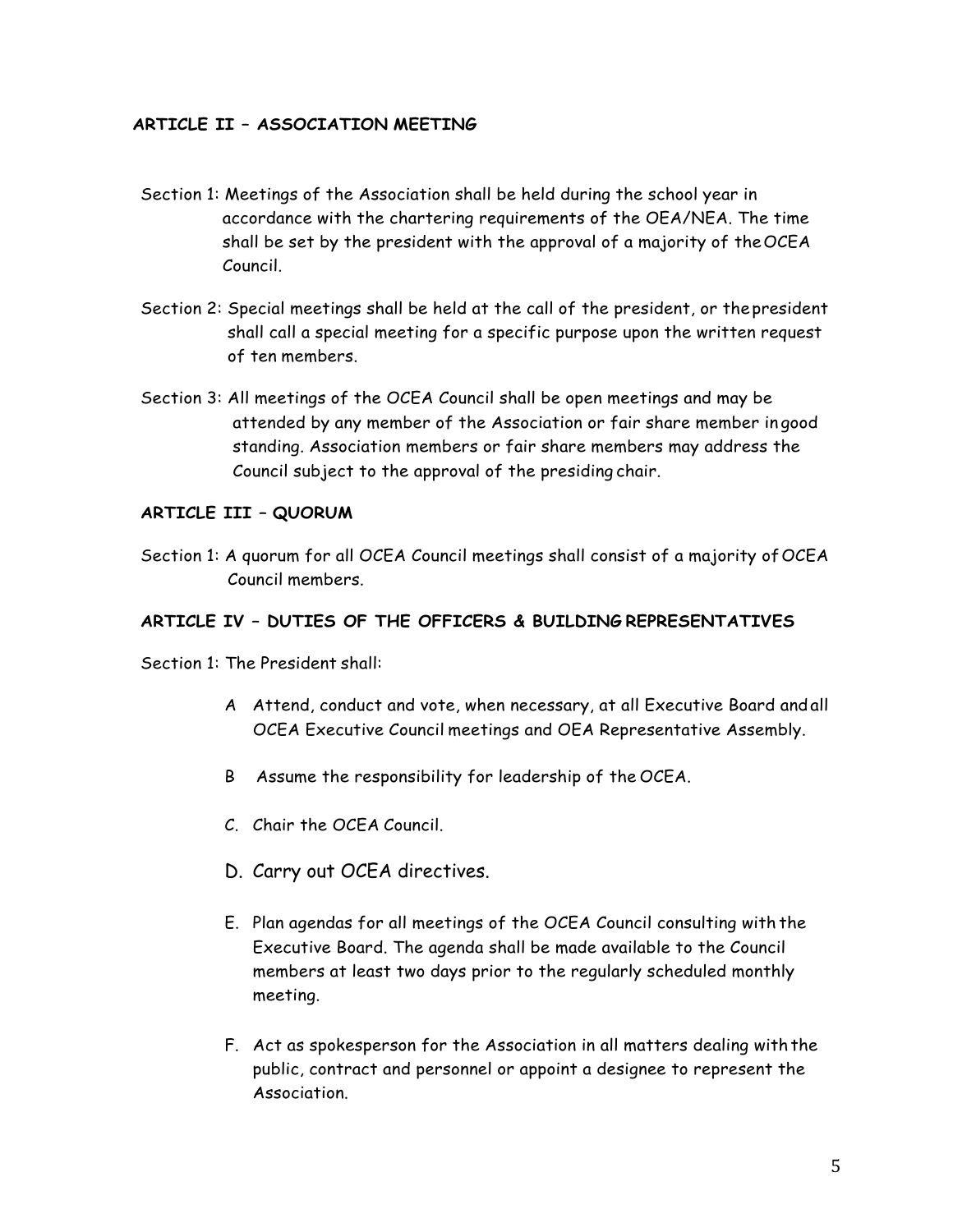- G. Represent the Association at meetings which are to include, but not limited to: School Board; OEA; Willamette Falls Uni-Serv and Legal-Budget Committee. The Council can expect the president, or her/his designee, to report to the Council any pertinent information
- H. Appoint committee chairpersons and committee members and submit the appointees for the approval of the Council by the first regular meeting in June.
- I. Be available to meet with interest groups from within themembership upon request and/or as deemed necessary.
- J. Prepare an article for a newsletter that is distributed by the Communication chairperson to the membership at least once amonth. President will preview the newsletter before printing.
- K. Help prepare an Association program budget.
- L. Schedule at least one general meeting during the term of office.
- M. Be an ex-officio member of all committees and task forces exceptwhere excluded by these by-laws.
- N. Survey members at least once during the term of office to collectdata on the effectiveness of the leadership of the Association
- O. Upon leaving office, the president shall assume the duties of the immediate past president and aid in the transition of the newpresident.
- P. President shall go over the bylaws with the Executive Committee prior to the beginning of school.

Section 2: The Vice President shall:

- A. Assume the duties of the president if necessary
- B. Attend, and vote, when necessary, at all Executive Board andall OCEA Executive Council meetings, and OEA Representative Assembly.
- C. Attend and vote at all Uni-Serv Council meetings.
- D. Be an ex-officio member of all committees and task forces except the election committee, in the president's absence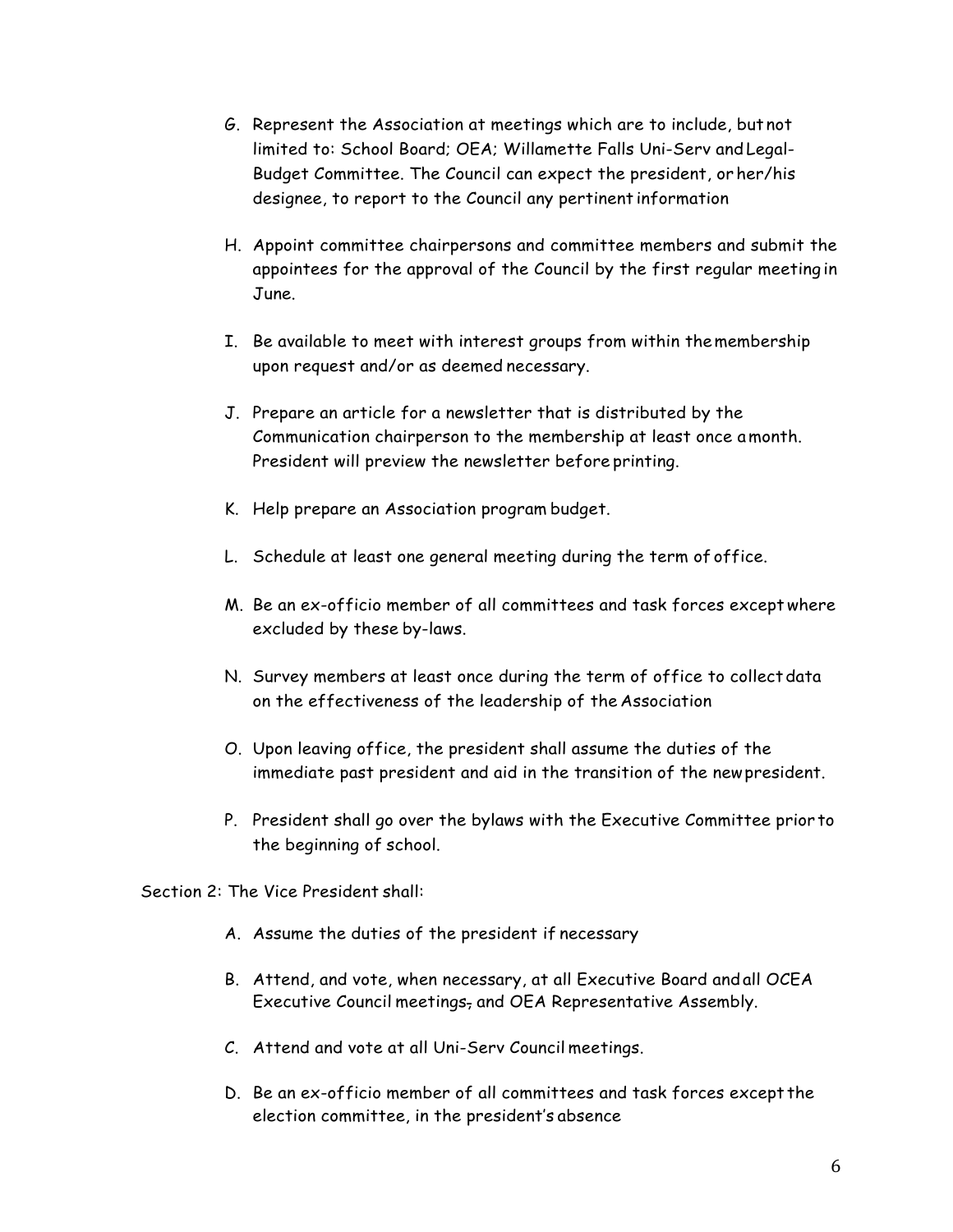- E. Be an ex-officio member of the School Board.
- F. Run at least one meeting a year.

Section 3: The Secretary shall:

- A. Attend and vote at all Executive Board and OCEA Councilmeetings.
- B. Keep minutes of meetings i.e.: OCEA Council, Executive Board andothers as needed.
- C. Provide clerical help as requested by the president.
- D. Take attendance at meetings.
- E. Keep the minutes of the preceding year.
- F. Distribute minutes of OCEA Council meetings to the OCEA Councilwithin ten days of the meeting with extra copies to be distributed and posted at each school.
- G. Aid the Membership Chairperson in all elections.

Section 4: The Treasurer shall:

- A. Attend and vote at all Executive Board and OCEA Councilmeetings.
- B. Keep an accurate record of the income and expenditures of the Association
- C. Disburse the funds as authorized by the budget.
- D. Be responsible for the annual audit of the Association's books and records as designated by the Executive Board.
- E. Help prepare the Association program budget.
- F. Shall be the Association representative to the District Budget Committee.
- G. Be in charge of filing taxes and 1099 with the IRS.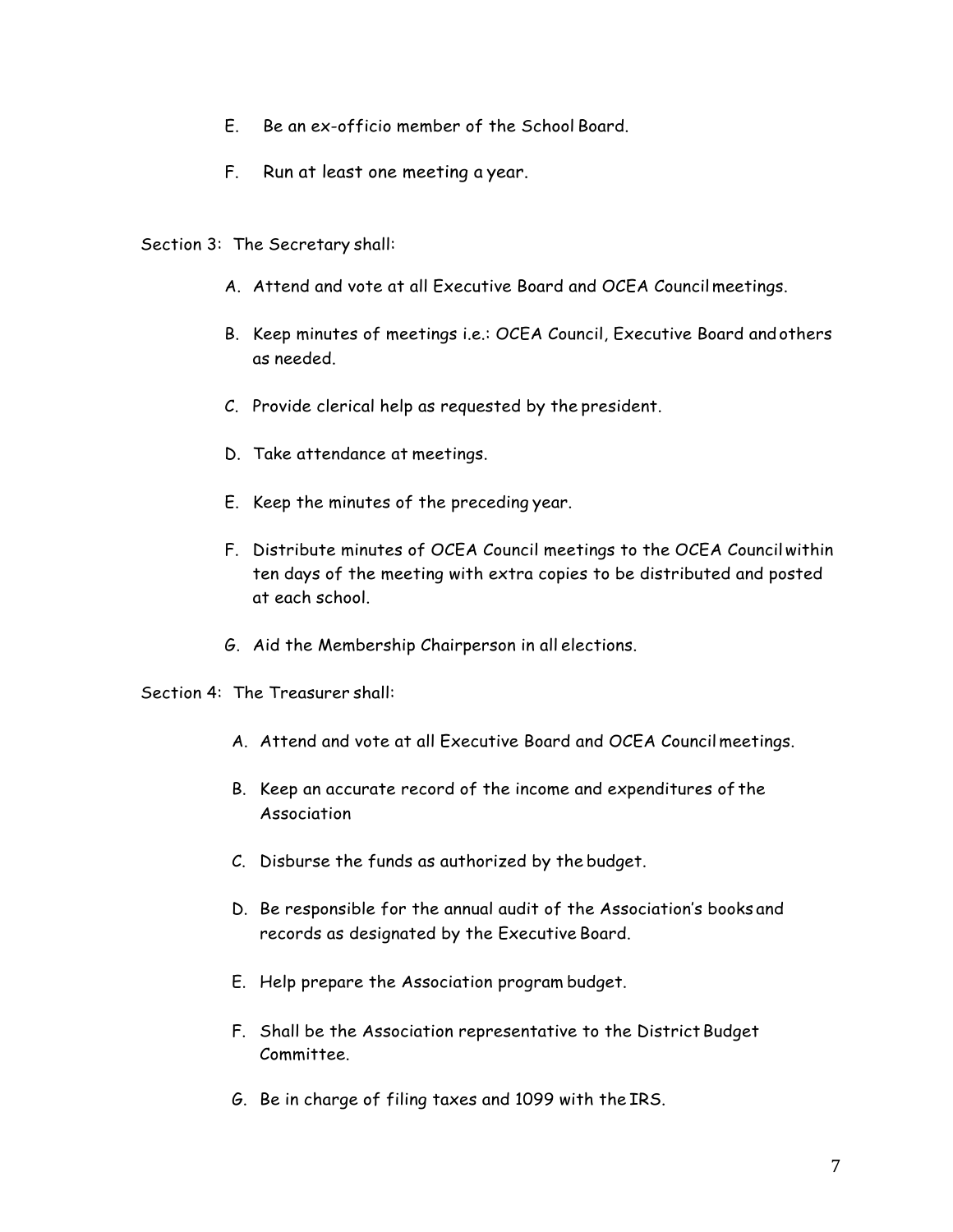#### Section 5: The immediate past president shall**:**

- A. Attend and vote at all Executive Board and OCEA Councilmeetings.
- B. Advise and assist the president upon request
- C. Assist the president in formulating the Association programbudget.

Section 6: OCEA Council Representatives shall**:**

- A. Serve one year term, representing the building in which each teaches.
- B. Serve as the Oregon City Education Association, OEA/NEA representative to the building's faculty.
- C. Attend and vote at all OCEA Council meetings. If the representative cannot attend, she/he will send a substitute who may vote.
- D. Serve as a member of the nominating committee; administer election activities at the building level or as directed by the elections chairperson.
- E. Votes on approval of the Association budget.
- F. Call meetings of the members in the building to report and discuss Association business.
- G. Authorize the spending of reserve and emergency funds
- H. Be responsible for membership activities in the buildings.
- I. Review applications for funding of professional activities.
- J. Be responsible for holding election for new representatives.
- K. Review the mid-year evaluation of the Executive Board.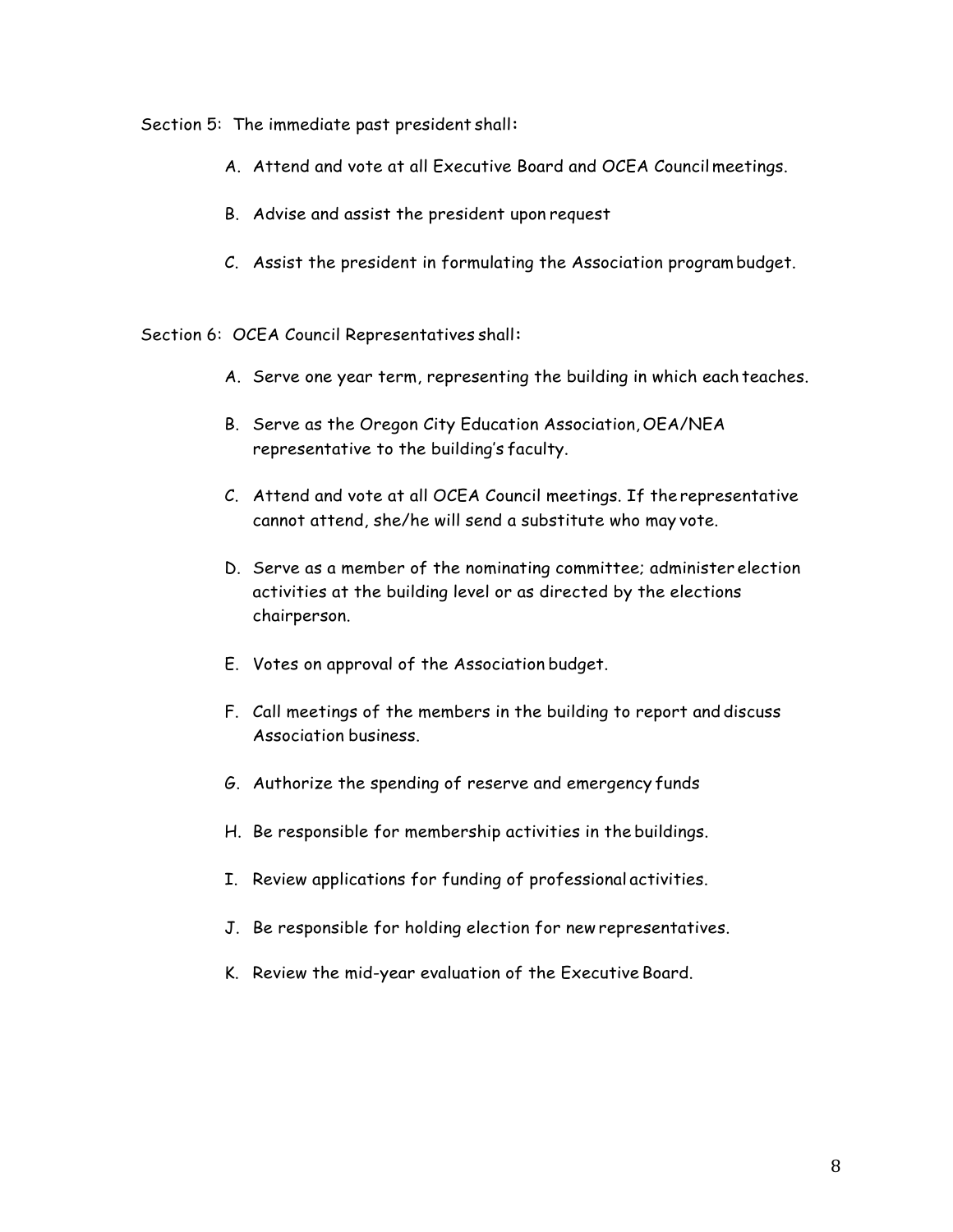#### **ARTICLE V – DUTIES OF THE EXECUTIVE BOARD**

- Section 1: The Executive Board shall be responsible for management of the Association. The Executive Board shall determine dates, number, times and place of all Association general and Executive Board meetings.
- Section 2: The Executive Board shall be responsible for the approval of the appointed standing committees: Negotiations; Contract Maintenance and Political Action.
- Section 3: The Executive Board will design and implement a process of a mid-year evaluation and report the results to the Rep. Council.
- Section 4: The Executive Board shall be responsible for the removal of committee members and chairpersons for ineffective performances.
- Section 5: The Executive Board shall communicate with the negotiations team to clarify priorities of the members.
- Section 6: The Executive Board shall consider and recommend for approval to the representative council the association program budget on an annual basis. The Executive Board may revise as necessary to meet category needs.No stipends will be altered without a representative council vote.

#### **ARTICLE VI – DUTIES OF THE STANDING COMMITTEES CHARIPERSON/APPOINTED**

#### **Section 1: The Negotiations Team shall:**

- A. Be present at bargaining sessions and team meetings and report tomembers through news briefs on a regular basis.
- B. At the direction of the Executive Board, present the total negotiations package to the members of the Association for approval or rejection.
- C. Attend the OEA/Willamette Falls UniServ training sessions.
- D. The negotiations chair shall serve as a member on the contractmaintenance committee as needed.
- E. Survey membership to establish negotiation priorities, as needed.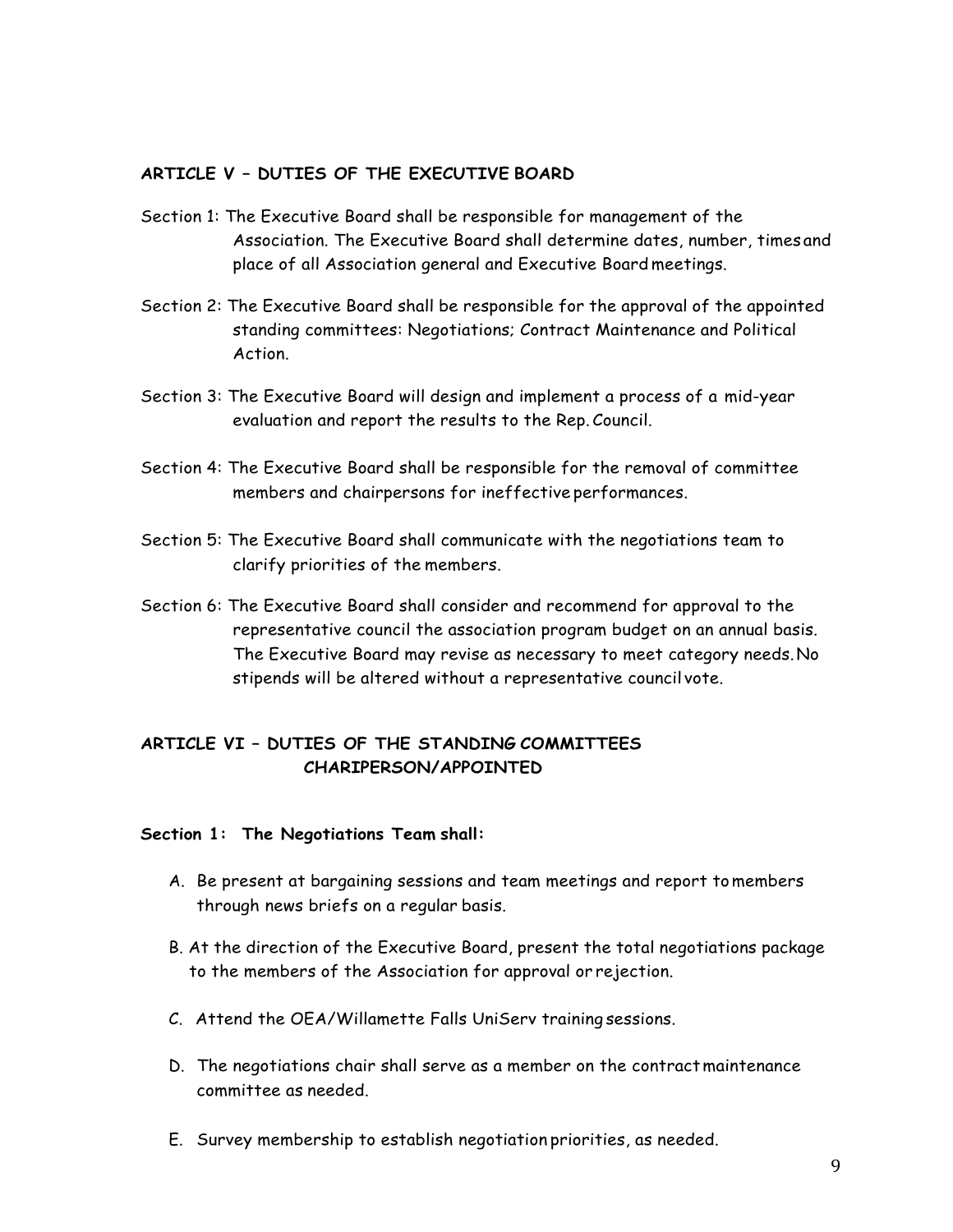#### **Section 2: The Contract Maintenance Committee shall:**

- A. Maintain the negotiated Collective Bargaining Agreement (contract).
- B. Coordinate the grievance procedure with the President.
- C. Attend OEA/Willamette Falls UniServ sponsored training sessions.
- D. Report monthly at scheduled Executive Board meetings and Rep. Council.
- E. Share grievance activities with the Willamette Falls Uni-ServConsultant.
- F. Provide information for the newsletter regarding contract in section called "Contract Corner".

#### **Section 3: The Political Action Committee shall:**

- A. Investigate proposed school legislation.
- B. Urge the introduction of bills favorable to the welfare of the schools.
- C. Share opposition to bills detrimental to schoolwelfare.
- D. Keep members informed on proposed school legislation.
- E. Organize and coordinate the OCEA's efforts pertaining to education,i.e.: district budget, school board, etc.
- F. Seek to improve relations with the public through the media of the press, radio, and other public means.
- G. Disseminate current professional and Association information to Association members.
- H. Attend OEA/Willamette Falls UniServ training sessions.
- I. Work with the elections office.
- J. Survey membership to establish negotiation priorities, as needed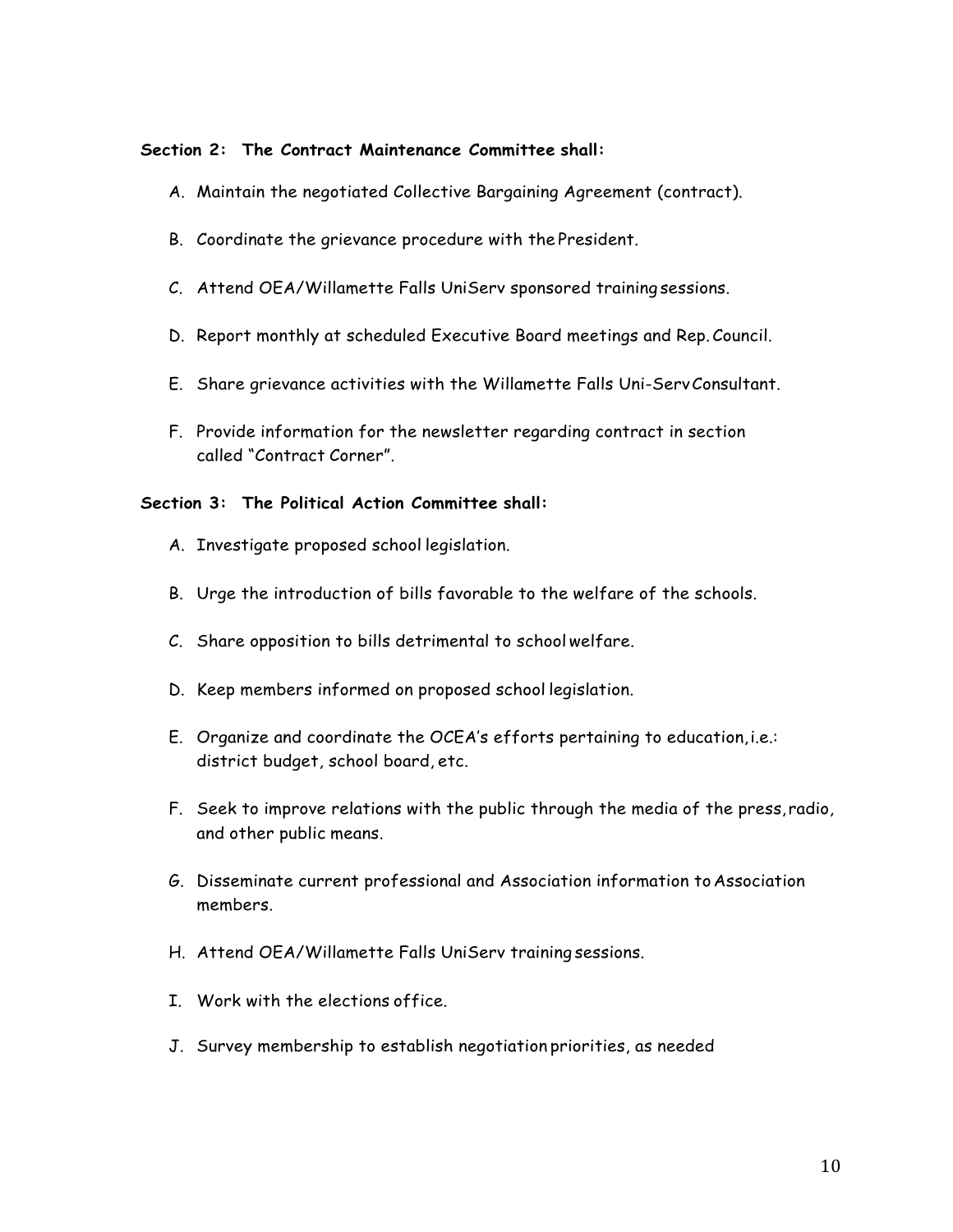- K. Serve as the Association representative to Willamette Falls Uni-Serv Political Action Committees.
- L. Serve as a delegate leader to the PIE Convention.

Section 4: The Membership Chairperson shall:

- A. Attend all Executive Council and OCEA Council meetings.
- B. Maintain accurate membership records as required by NEA, OEA, and the Willamette Falls UniServ.
- C. Serve as chairperson for membership.
- D. Serve as chairperson for the nominating committee.
- E. Coordinate elections.
- F. Monitor ratio: 1 to 10, as stated in Article III, Section 3 of the Constitution.
- G. Provide members with duties of elected officers and list nominees foreach office.

Section 5: The Social Chairperson shall:

- A. Attend all Executive Council and OCEA Council meetings.
- B. Facilitate a teacher recognition program.
- C. Provide and distribute occasional cards to members.
- D. Provide and distribute retirement cards and assist the president as needed at retirement presentations.
- E. Assist the president in representing the Association at social functions.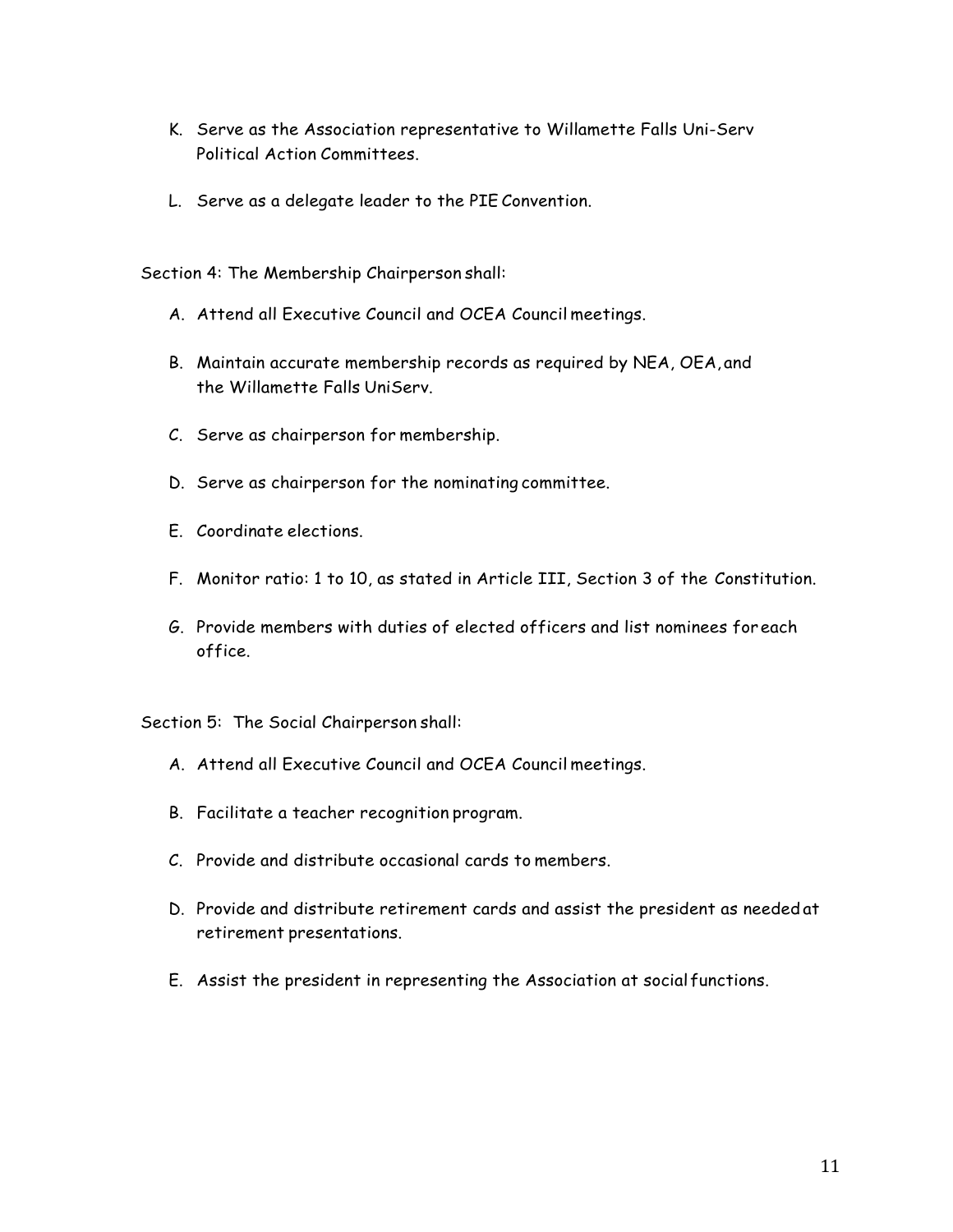Section 6: The Communications Chairperson shall:

- A. Attend all Executive Council and OCEA Council meetings.
- B. Collect information from chairs, officers, and members.
- C. Compile monthly newsletter, and maintain OCEA's communication network (Social media)

#### **ARTICLE VII – DUTIES OF STANDING COMMITTEES/ELECTED**

Section 1: The delegates to OEA Representative Council shall:

- A. Serve staggered two-year terms.
- B. Represent the Association at OEA Regional and State Assemblies.
- C. Request resolutions from the member prior to the annualRepresentative Assembly.
- D. Report to the Executive Board and Rep Council upon return fromthe Representative Council.
- E. Provide article for Association newsletter.
- F. Expected to attend entire conference.

Section 2: Delegates to the NEA Representative Assembly shall:

- A. Serve one-year term.
- B. Attend orientation meetings prior to the NEA Representative Assembly.
- C. Attend and represent the Association at the Representative Assembly.
- D. Report to the Executive Board and the Representative Council the Representative Assembly's activities.
- E. Provide article for newsletters.
- F. Expected to attend entire conference.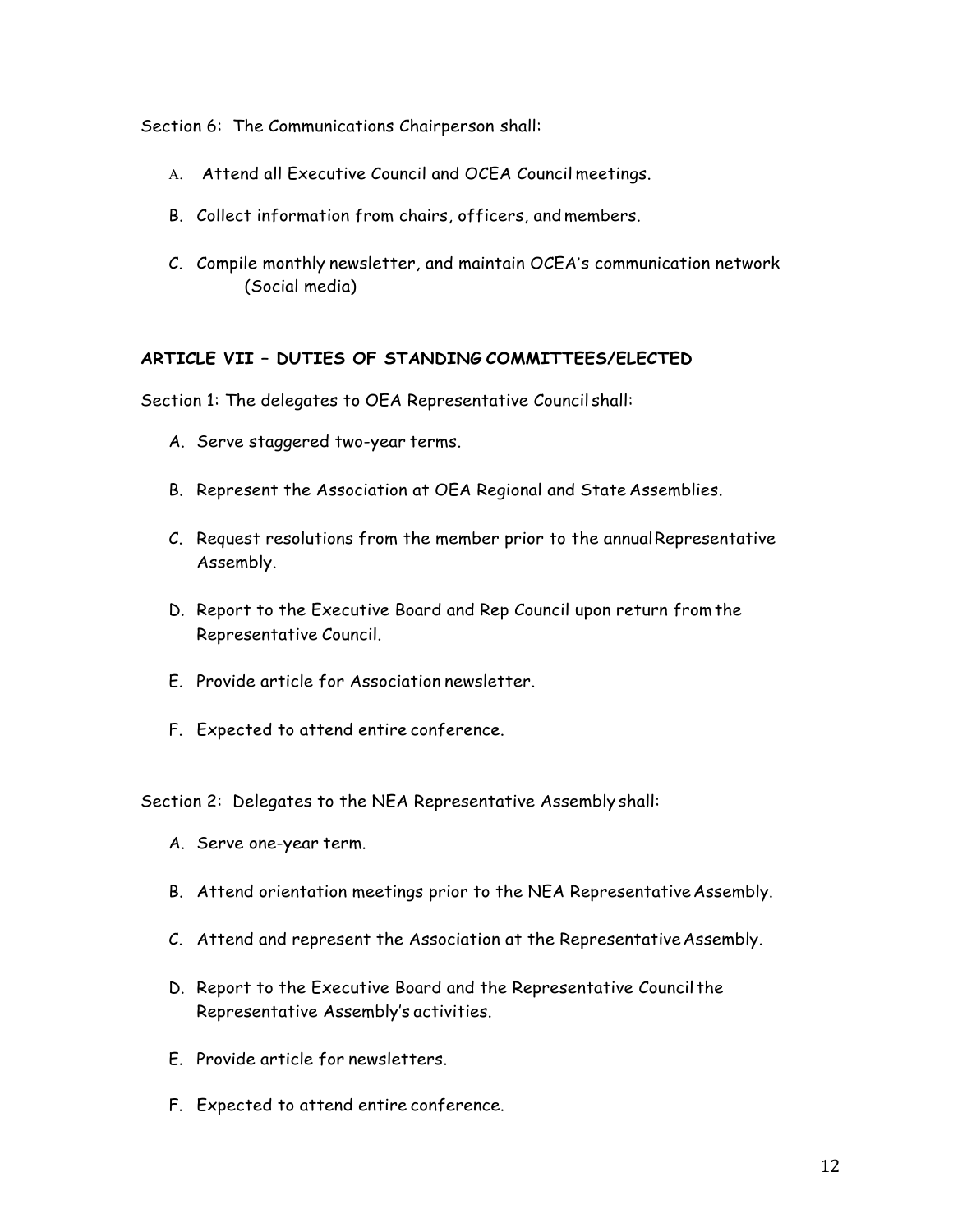#### **ARTICLE VIII – NOMINATION AND ELECTIONS**

- Section 1: The Nominating Elections Committee shall be composed of a representative council. The chairperson shall be the elected Membership Chairperson of the Association. This committee shall compile a list of nominees for each office and shall publicize this list at each building one week prior to the spring elections. Additional nominations may be submitted by any member in good standing to the Executive Board prior to the elections.
- Section 2: Election of officers shall be held annually before May 1. TheExecutive Board shall set the dates for other elections, as needed.
- Section 3: Balloting shall be done in each building or at a location designated by the election committee. The committee shall prepare, distribute, collect and tally the ballots. The Membership Chair will inform the candidates of their election and submit all results to the Representative Council
- Section 4: Absentee balloting shall occur prior to the day of theelection.
- Section 5: A plurality vote shall be essential for an election. A plurality vote shall be the largest number of votes. In case of a tie, re-votes shall be taken until one candidate receives a plurality vote.
- Section 6: OCEA council representatives shall be elected prior to June 1 of each year.
- Section 7: Vacancies: in case of vacancies in office, except that of president, the Executive Board shall appoint a replacement. In case of vacancy in the office of president, the vice president or the immediate past president shall be president for the remainder of that year. The Executive Board will make the appointment. Should the vice president be named to fill the vacancy, the vice president's office shall then be temporarily filled by Executive Board appointment.
- Section 8: Limitations of Terms: The president, vice president, secretary and treasurer shall be elected/reelected annually.

#### **ARTICLE IX – PARIAMENTARY AUTHORITY**

The rules contained in the current edition of Robert's Rule of Order, newlyrevised, shall govern the Association in all cases to which they are applicable and are not inconsistent with this constitution and by-laws and any special rules or order the Association may adopt.